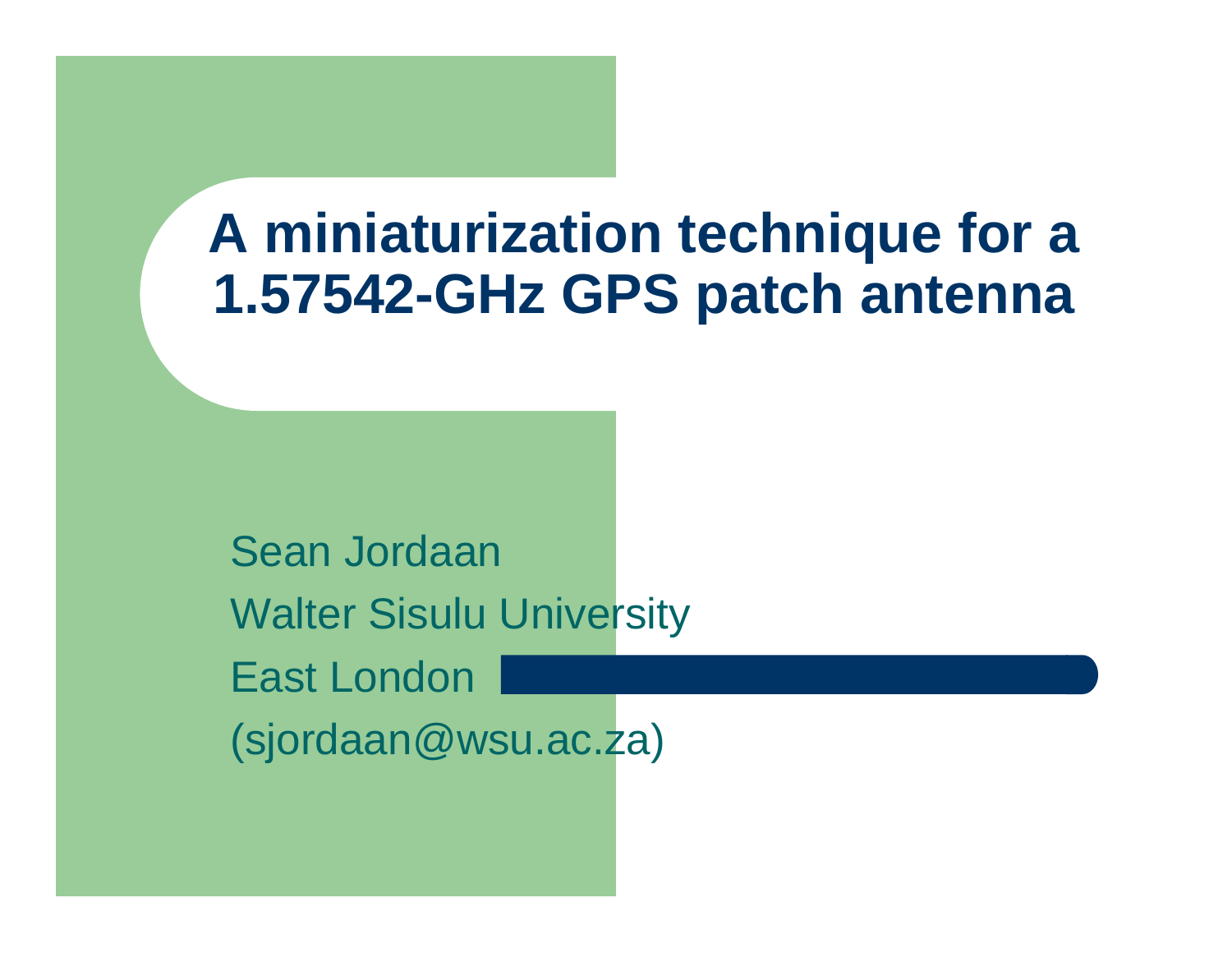#### **Introduction**

- Rogers<sup>®</sup> 4000 series microstrip.
- $\epsilon_r = 3.38 + j \, 0.0027$ .
- <sup>A</sup> typical micro-strip patch antenna is half a guided wavelength long.
- Effect of di-electric is to shorten the wavelength.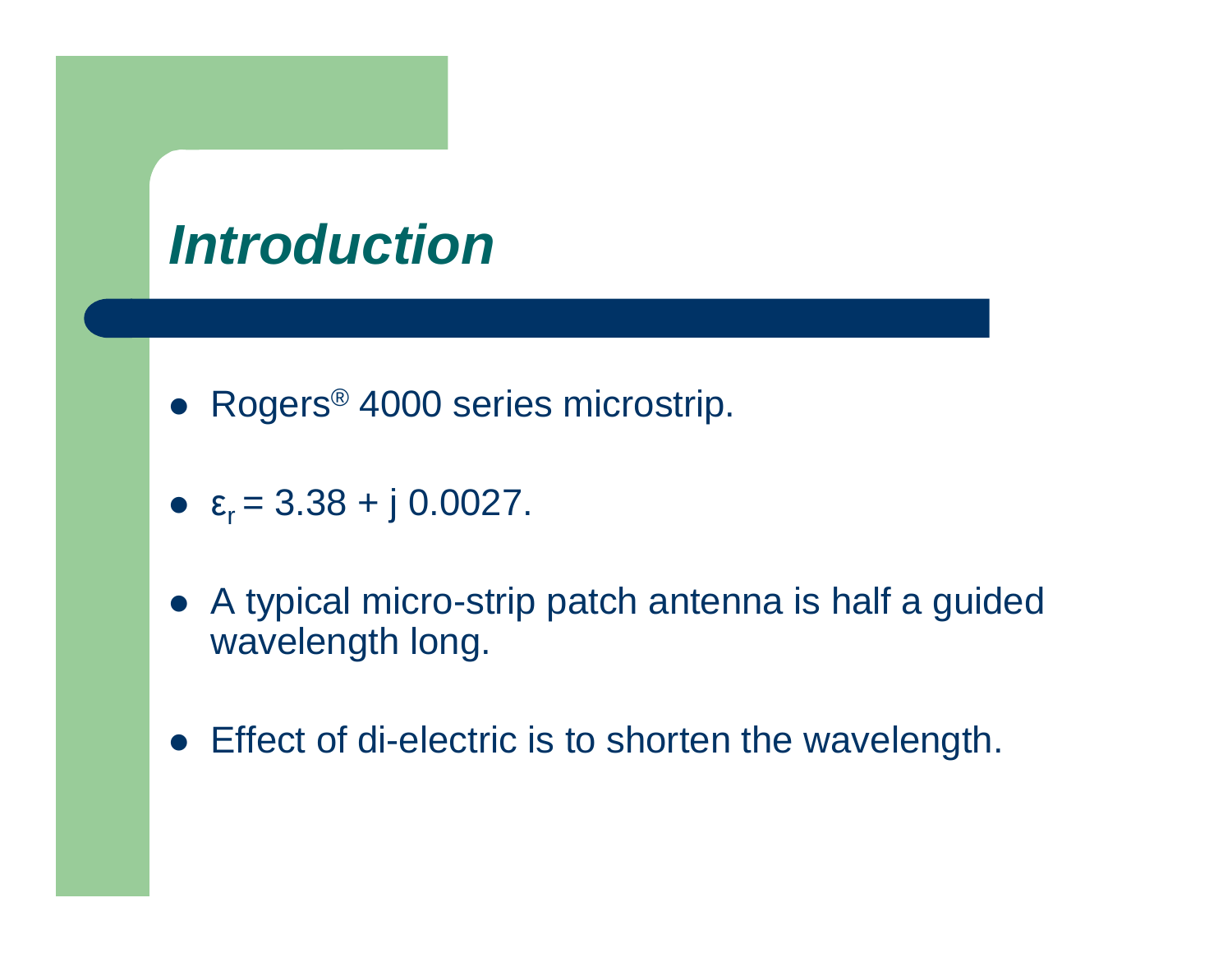#### **Rationale of the miniaturisationtechnique**

- A microstrip patch is an unbalanced transmission line.
- A transmission line shorter than 1/4 the applied signal wavelength exhibits a capacitive input impedance bythe input impedance equation.
- The capacitance can be negated by the inductance caused by transverse slots. The inductance is determined by the equation presented by Wolfgang J.R. Hoefer in the IEEE 'Transactions on microwave theory and techniques. MTT-25:  $N<sup>o</sup>$  10'.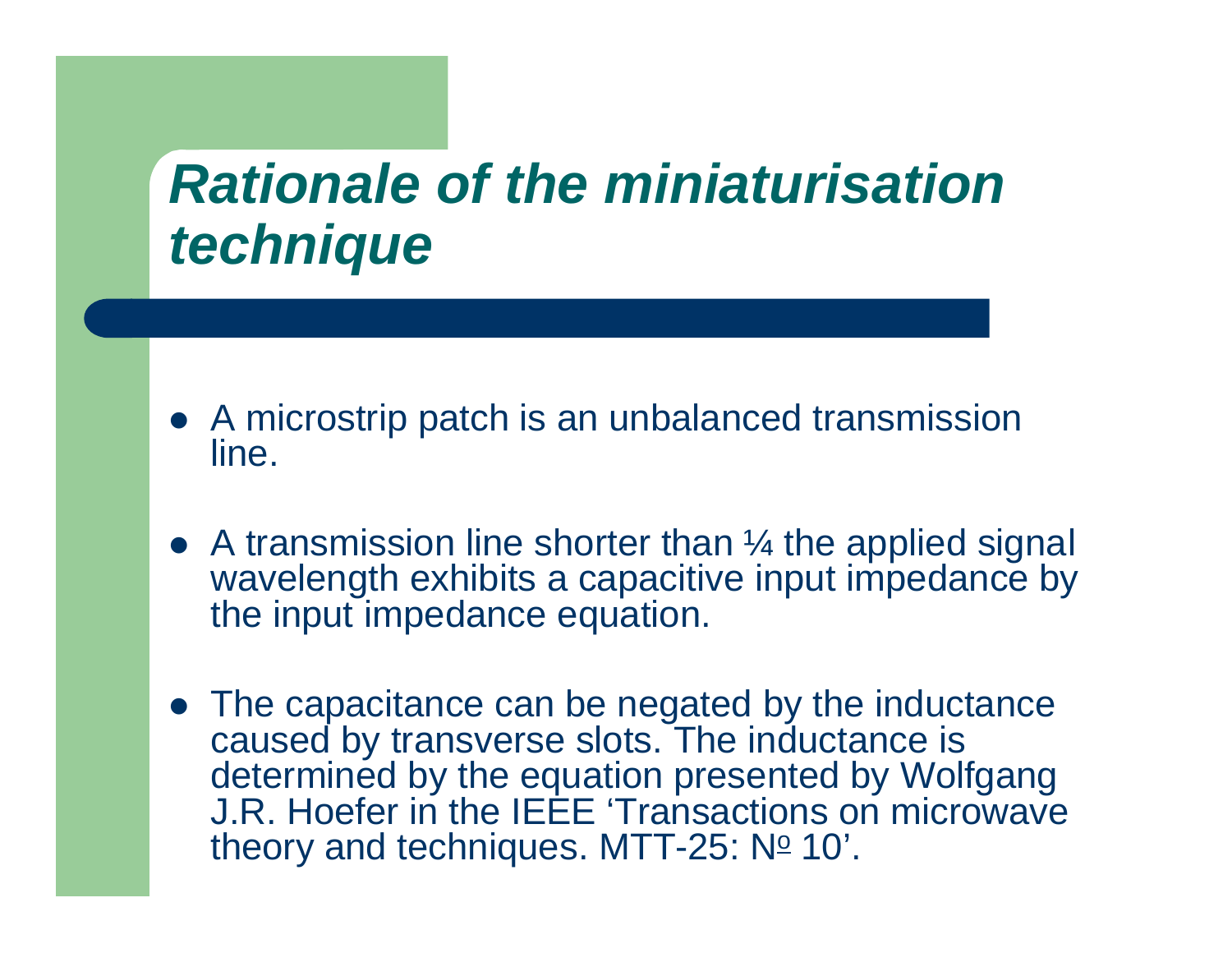#### **Some maths**

# Zin := ZL +  $\frac{Zc(ZL + jZc(tan\beta la))}{(Zc + jZL (tan\beta la))}$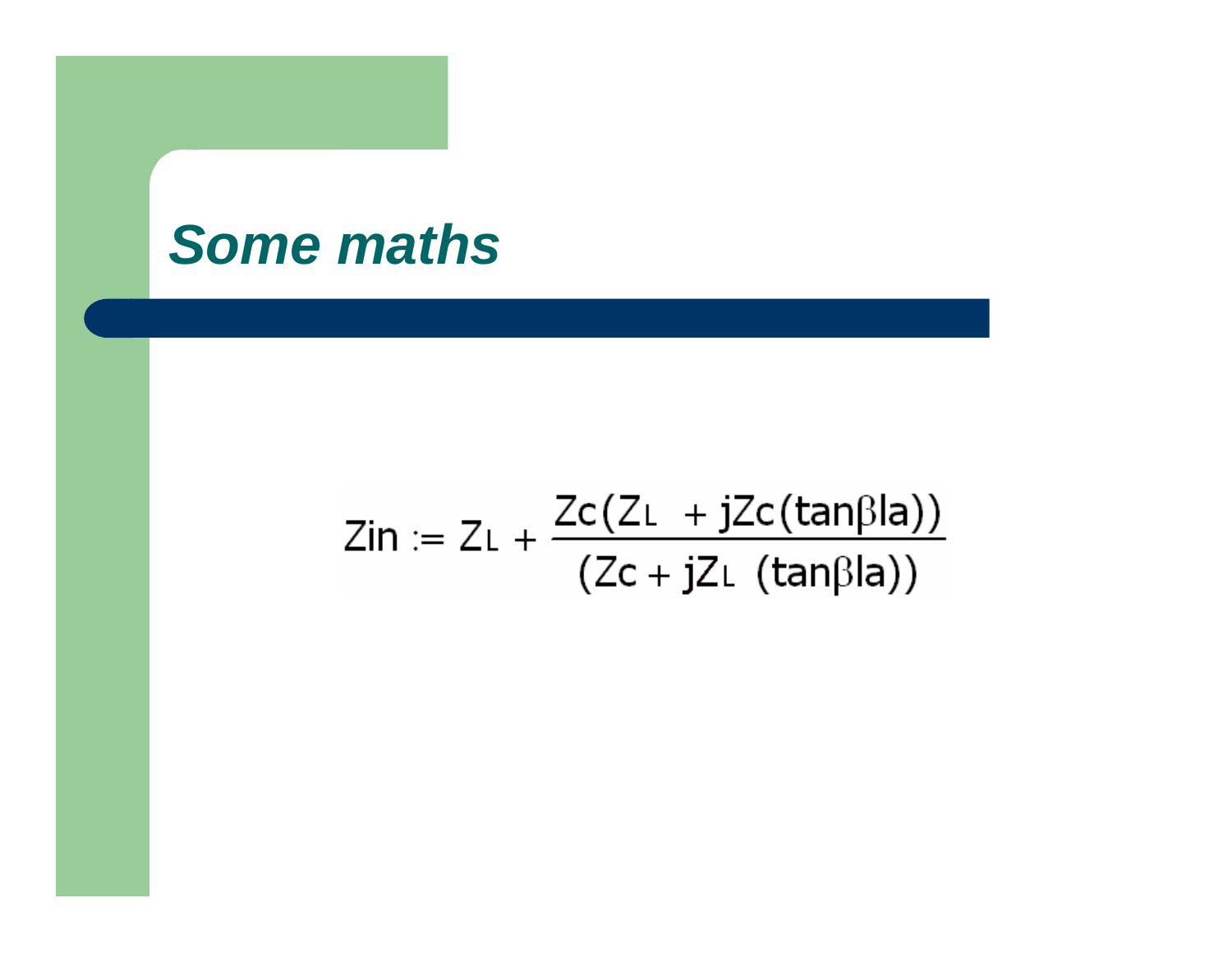### **Hoefer equation**

$$
\text{Ls} := \frac{\mu_\circ h.\Pi}{4}\left(2\,\frac{\text{Ws}}{\text{Wa}}\right)^2
$$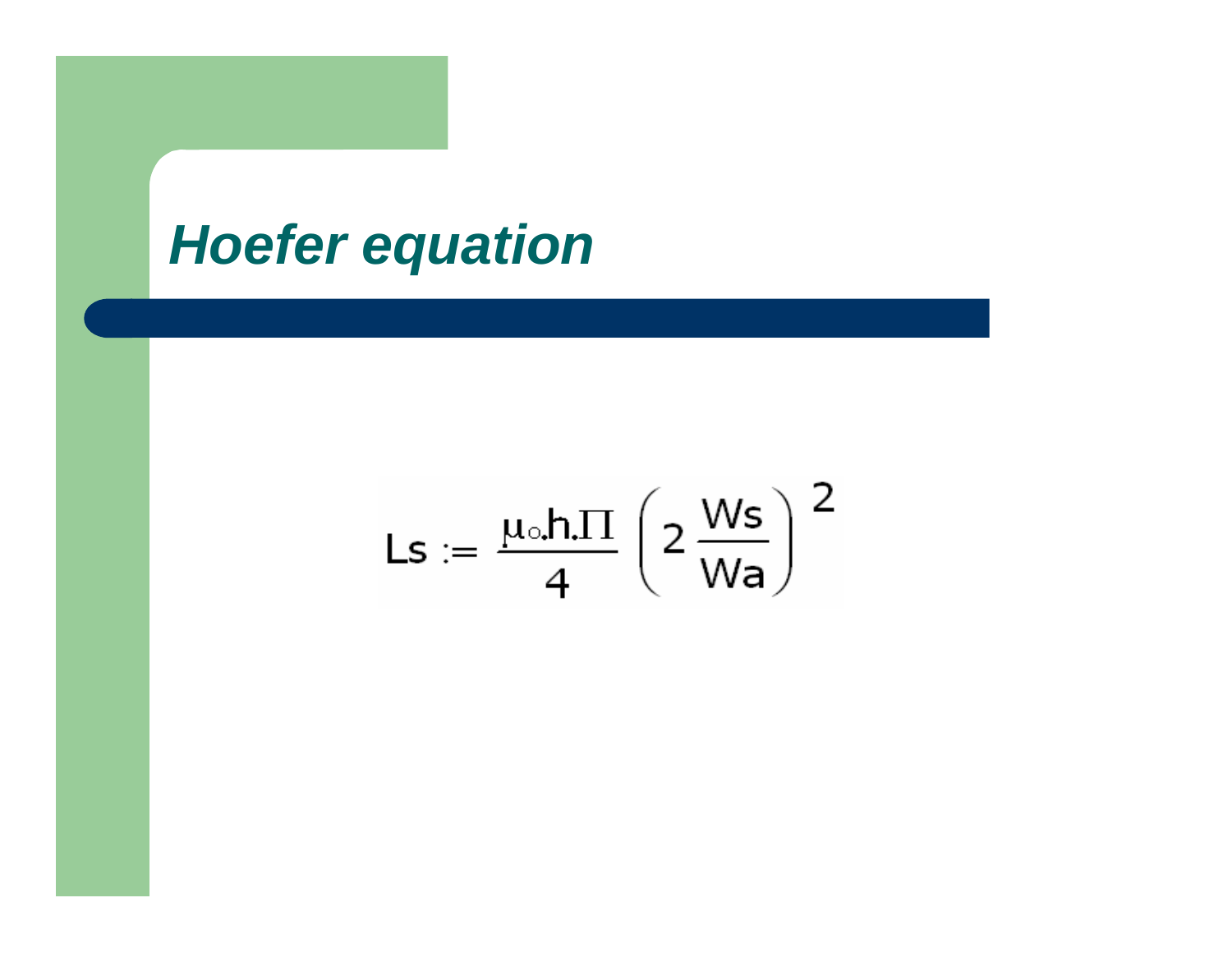#### **More of the rationale of the miniaturisation technique**

- The shorter the patch, the less capacitive it is.
- The miniaturised micro-strip patch antenna (MMPA) at one twentieth of the guided wavelength (λg/20)  $long = 5.2896$  mm @ 1.57542 GHz.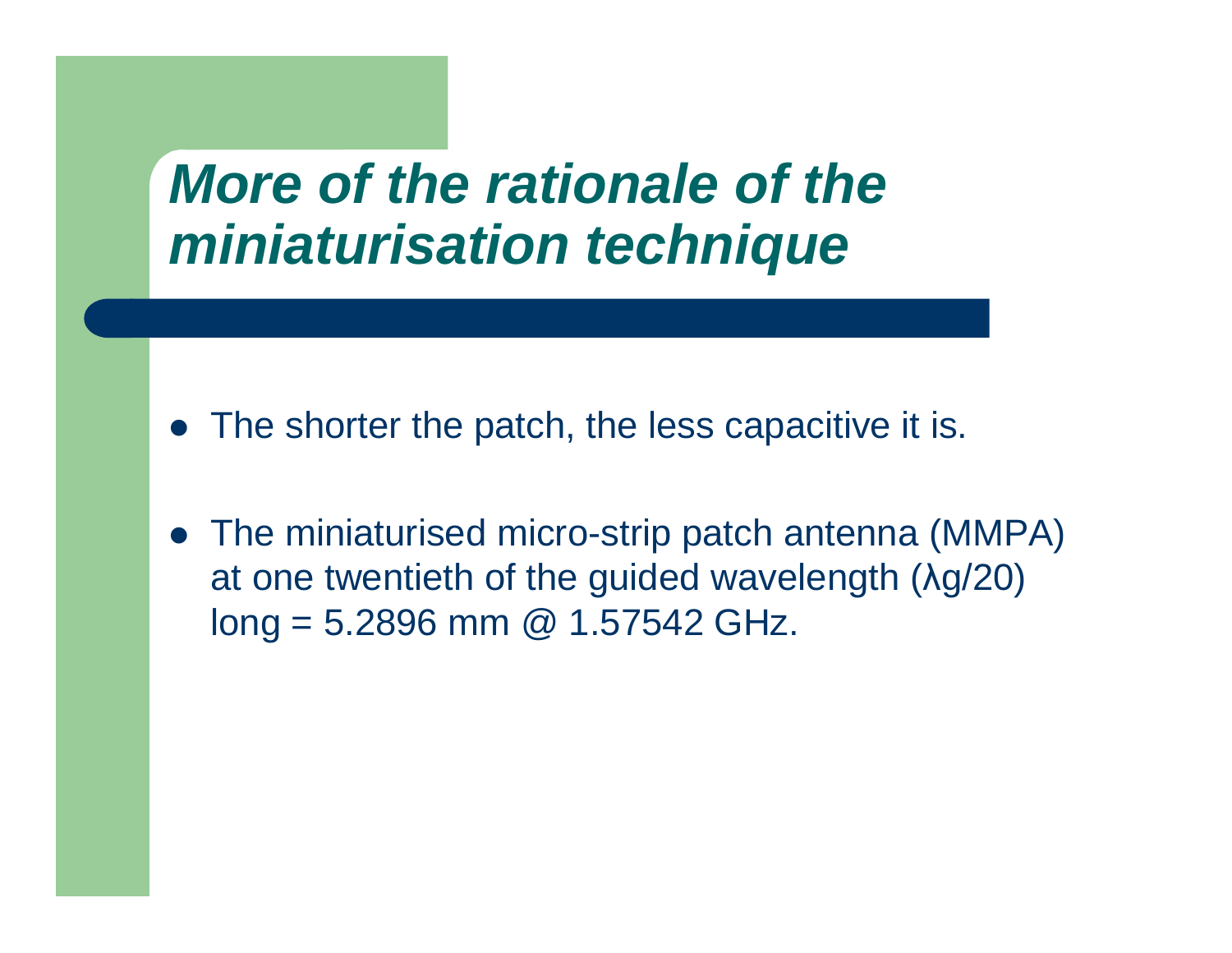#### **Transverse inductive slot geometry**

• Transverse inductive slots (TIS) are placed in the y axis of the conducting plane of the rectangular patch antenna to counteract the capacitive reactance of the shortened antenna.

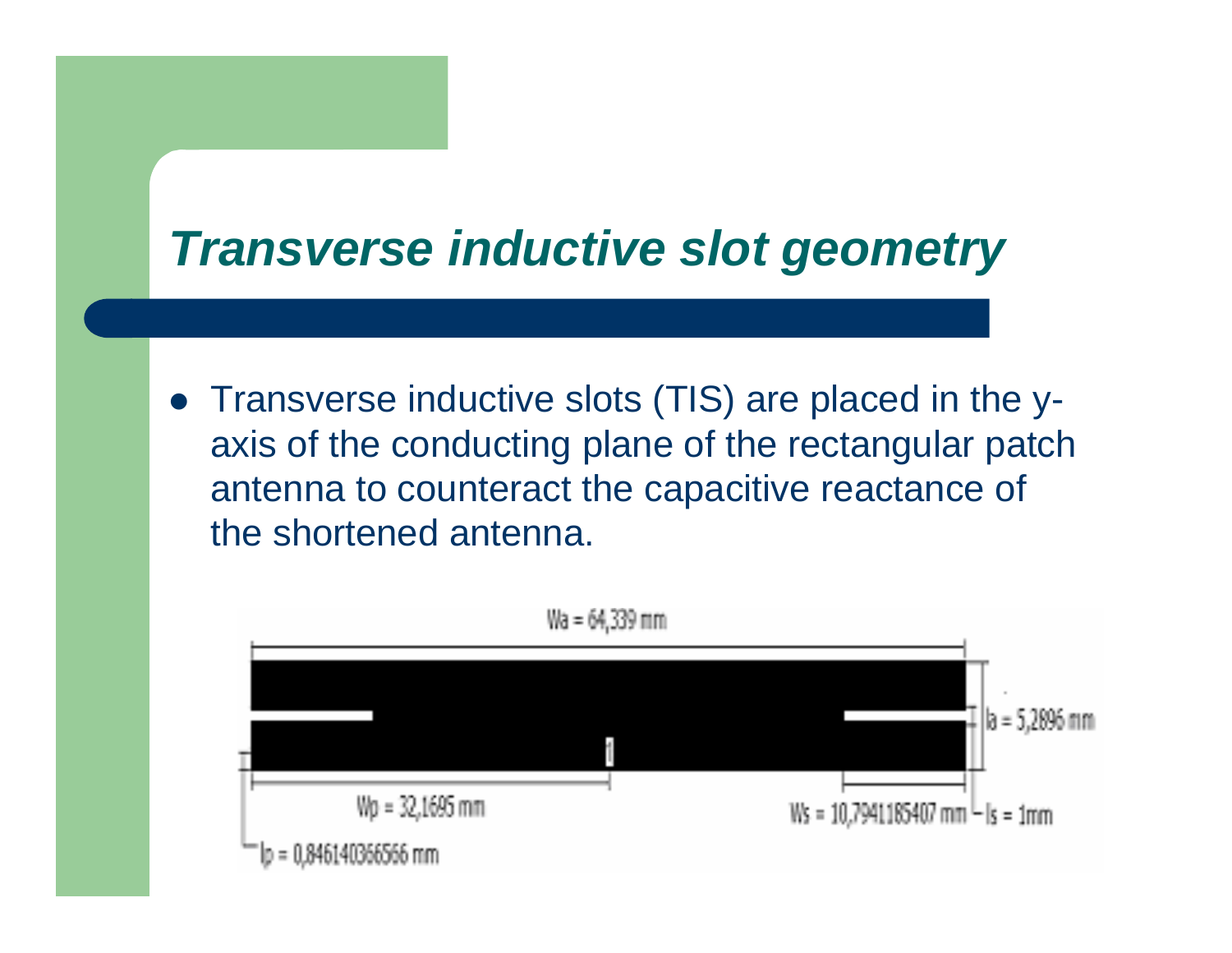

• The net electrical result being a capacitance in series with an inductance in series with a capacitance, resonating at 1.57542 GHz.

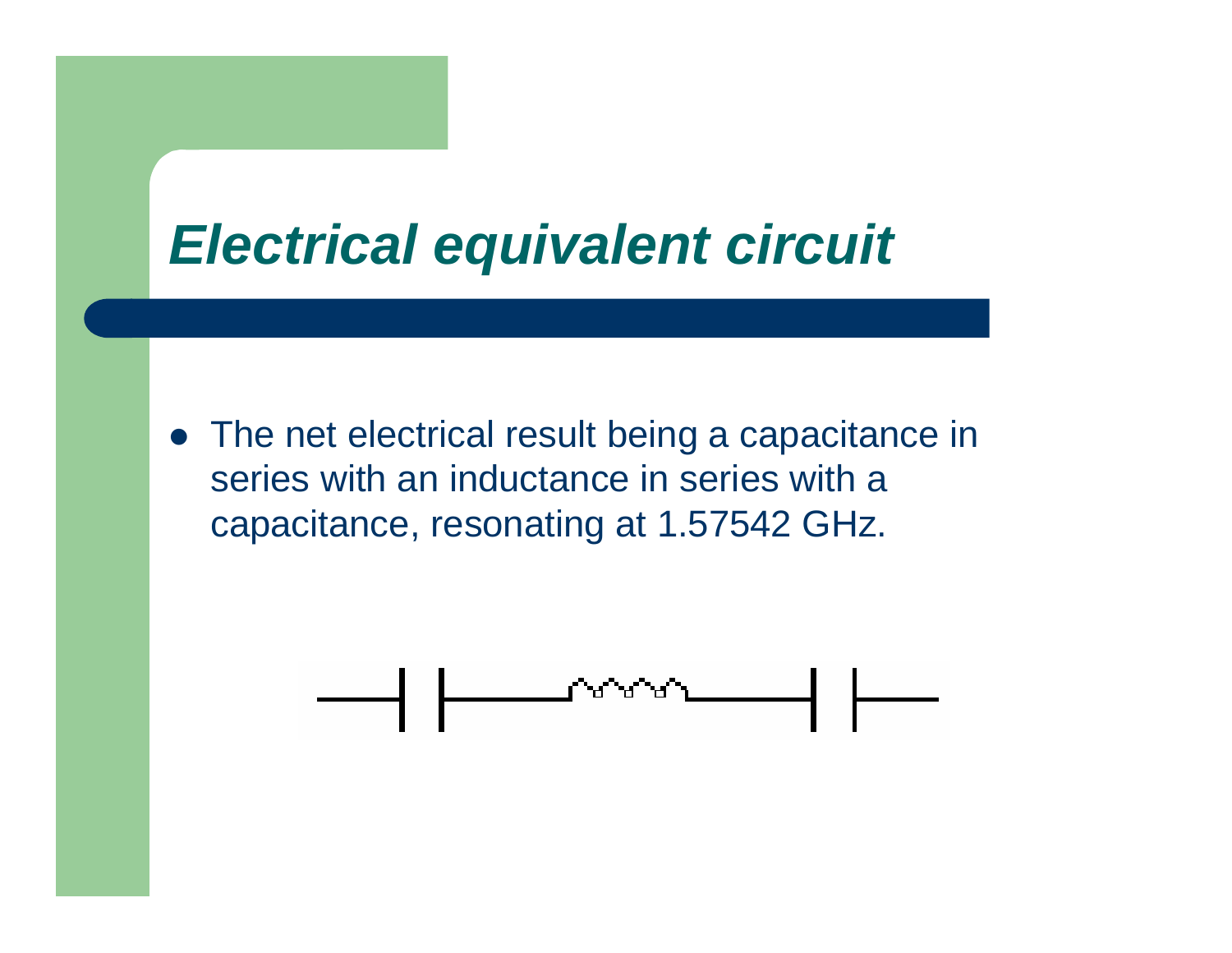### **Challenges**

- Available design equations are equitable to the dimensions obtained by manual optimisation.
- Probe placement equations are not accurate.
- $\bullet$  Probe placement has an effect on the reactive component of the input impedance.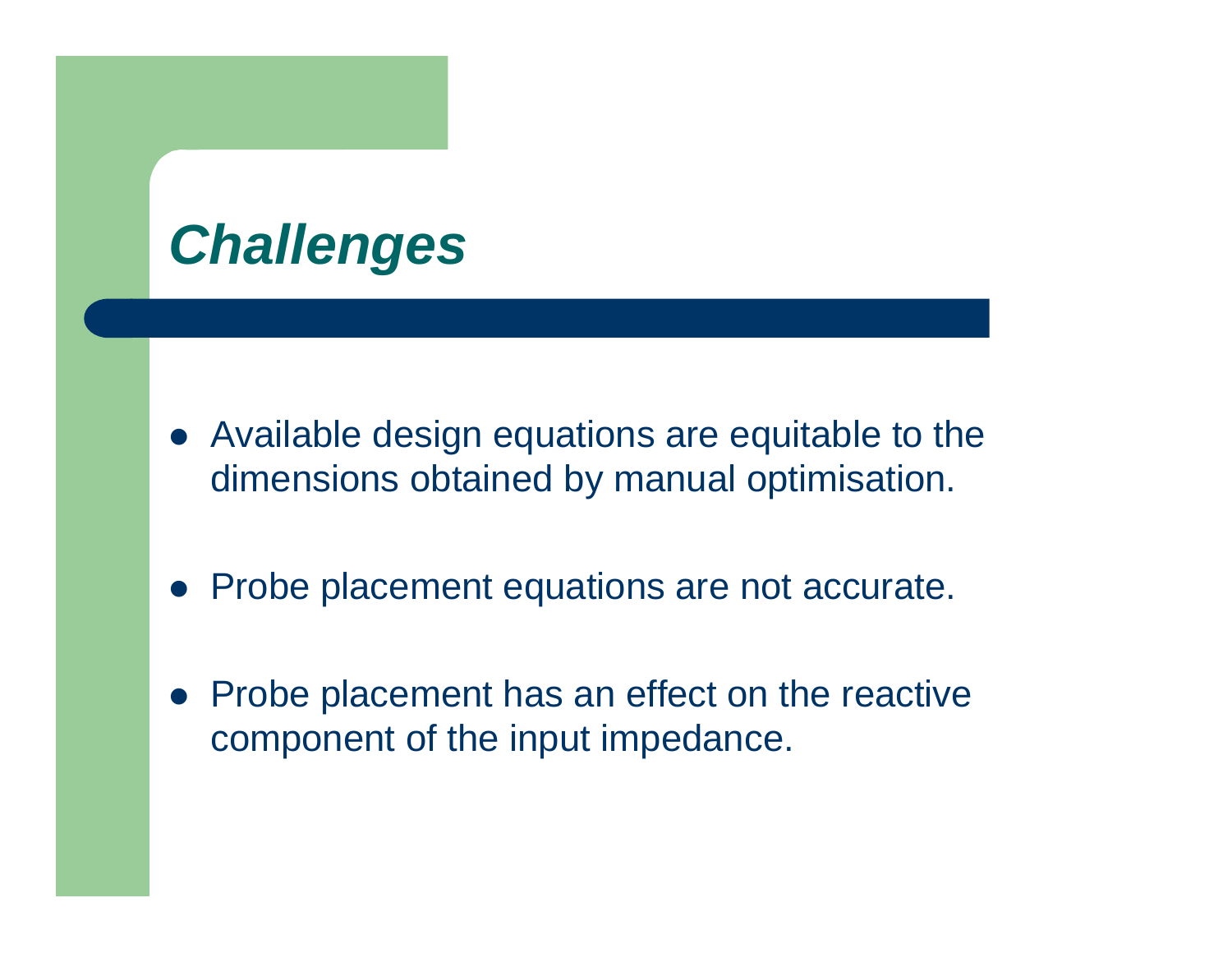

- A probe-fed 5.2896 mm patch was simulated first.
- Patch length further reduced to 5 mm and the slot width (Ws) reduced to 3 decimal places for manufacturing simplicity and accuracy.
- A 5 mm 1/4 transformer fed model was simulated to eliminate probe footprint reaction.
- The return loss  $(s_{11})$  result is presented for each simulation.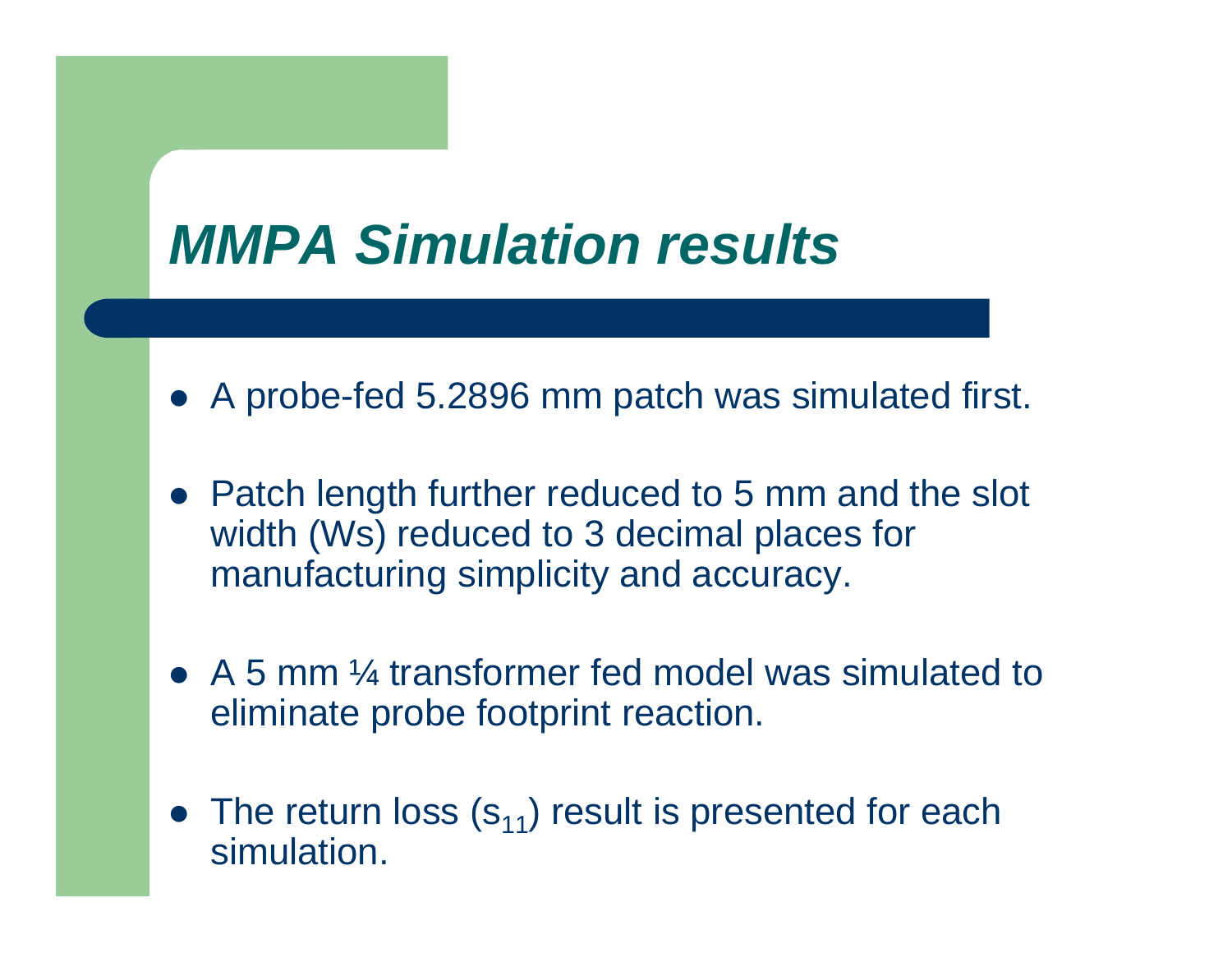#### λ**g/20 Probe fed patch (la=5.2896 mm)**

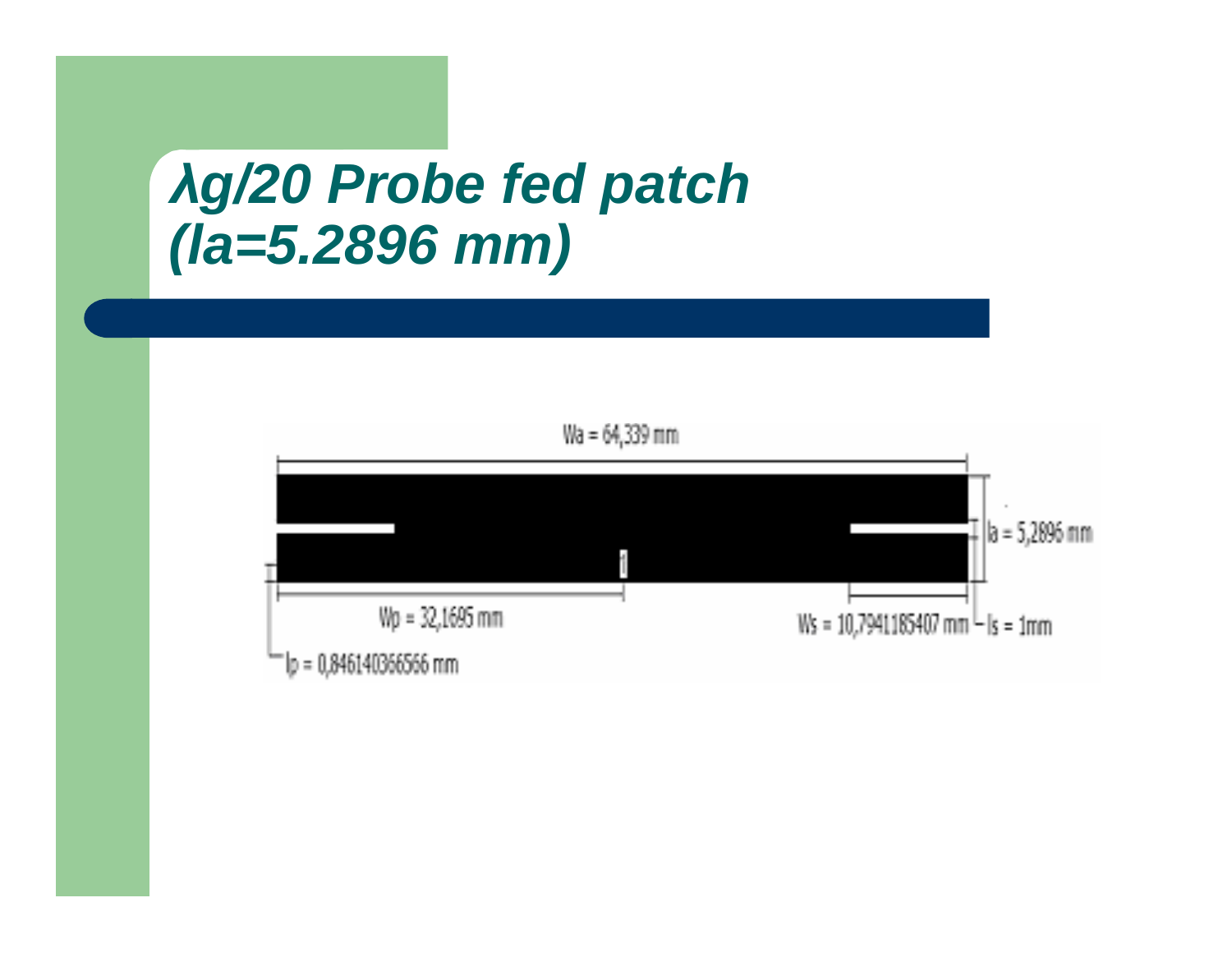#### **s11 characteristic of 5.2896 mm patch**



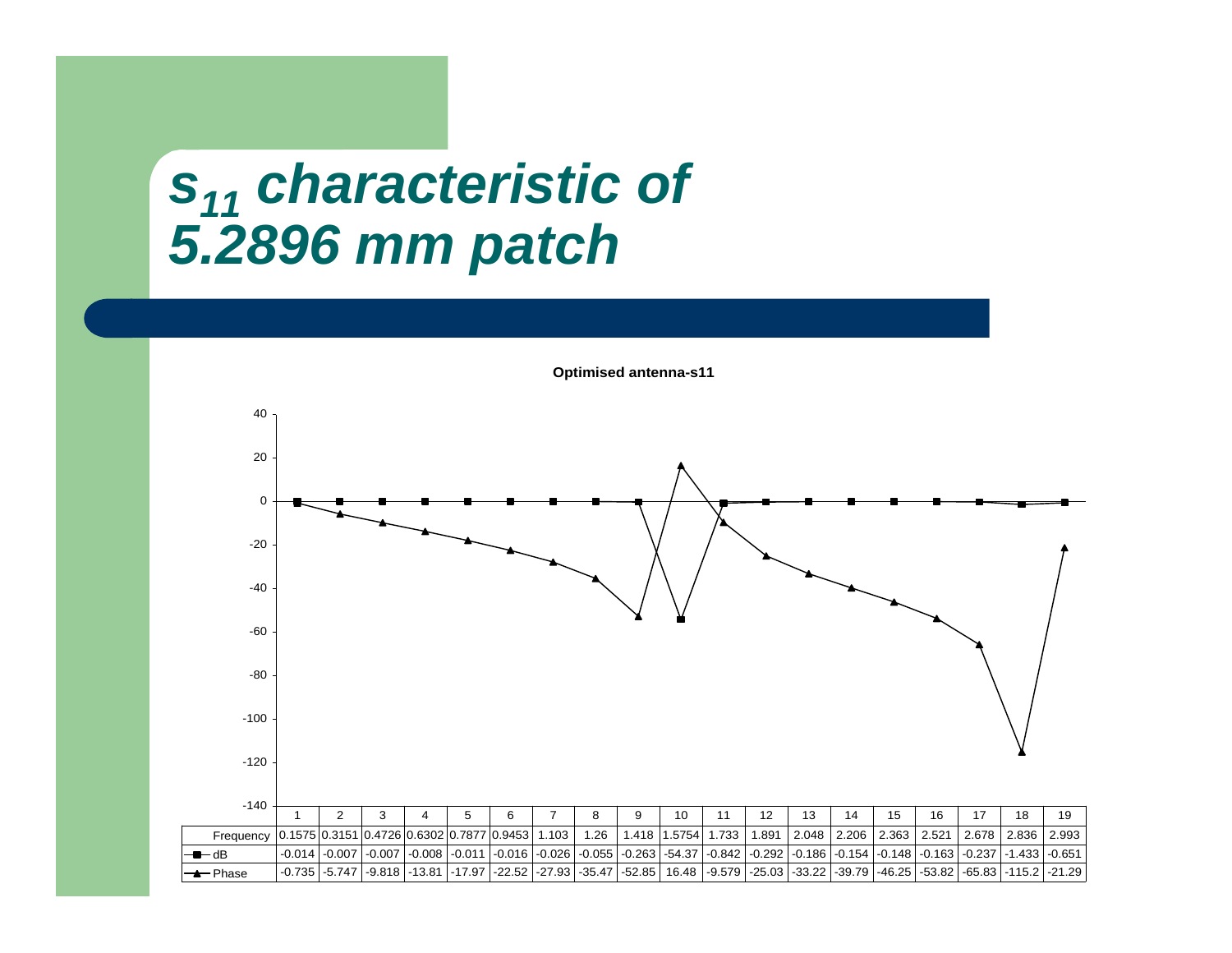#### **5 mm probe fed patch**

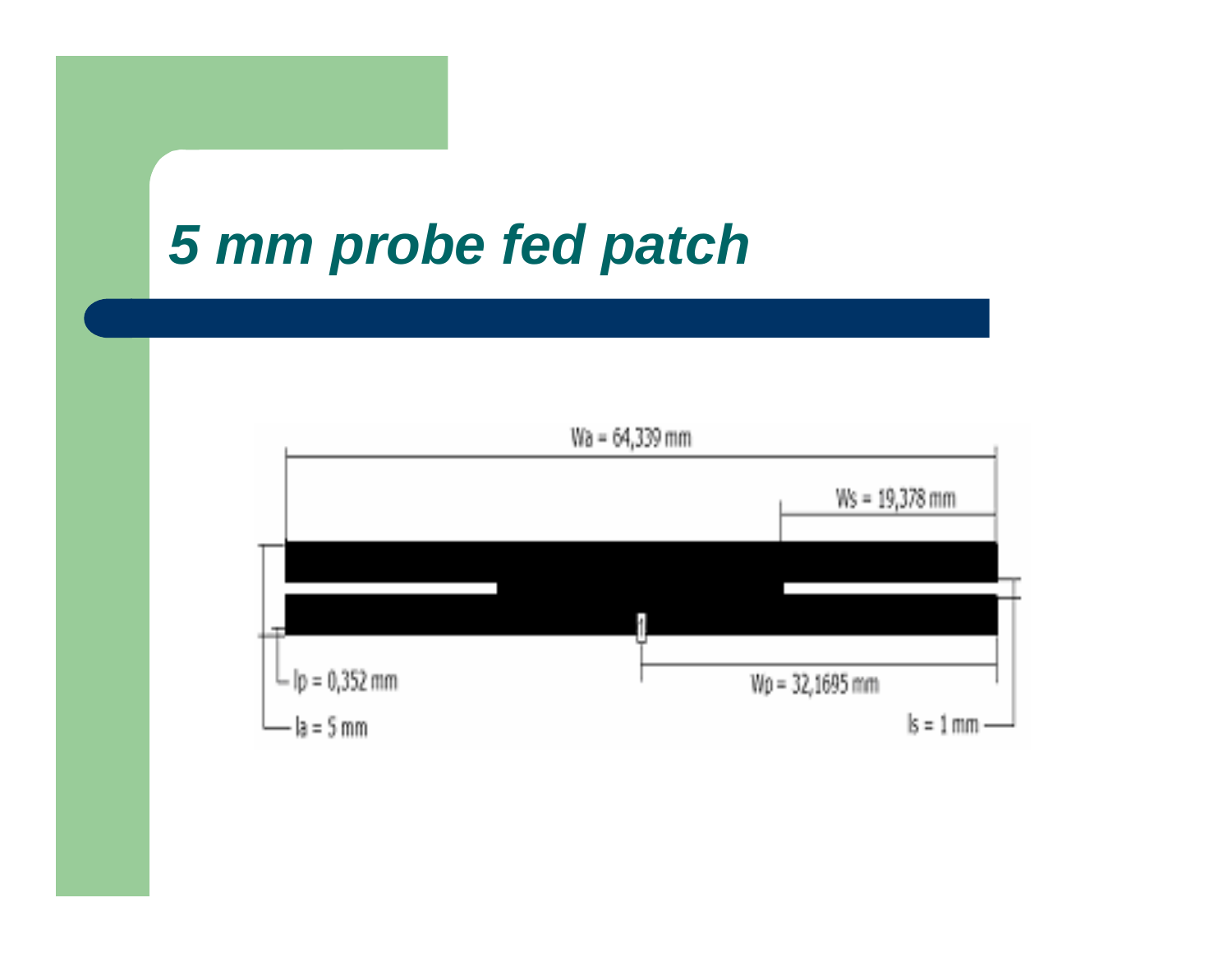# **s11 characteristic of 5 mm patch**

**5 mm MPA - s11**

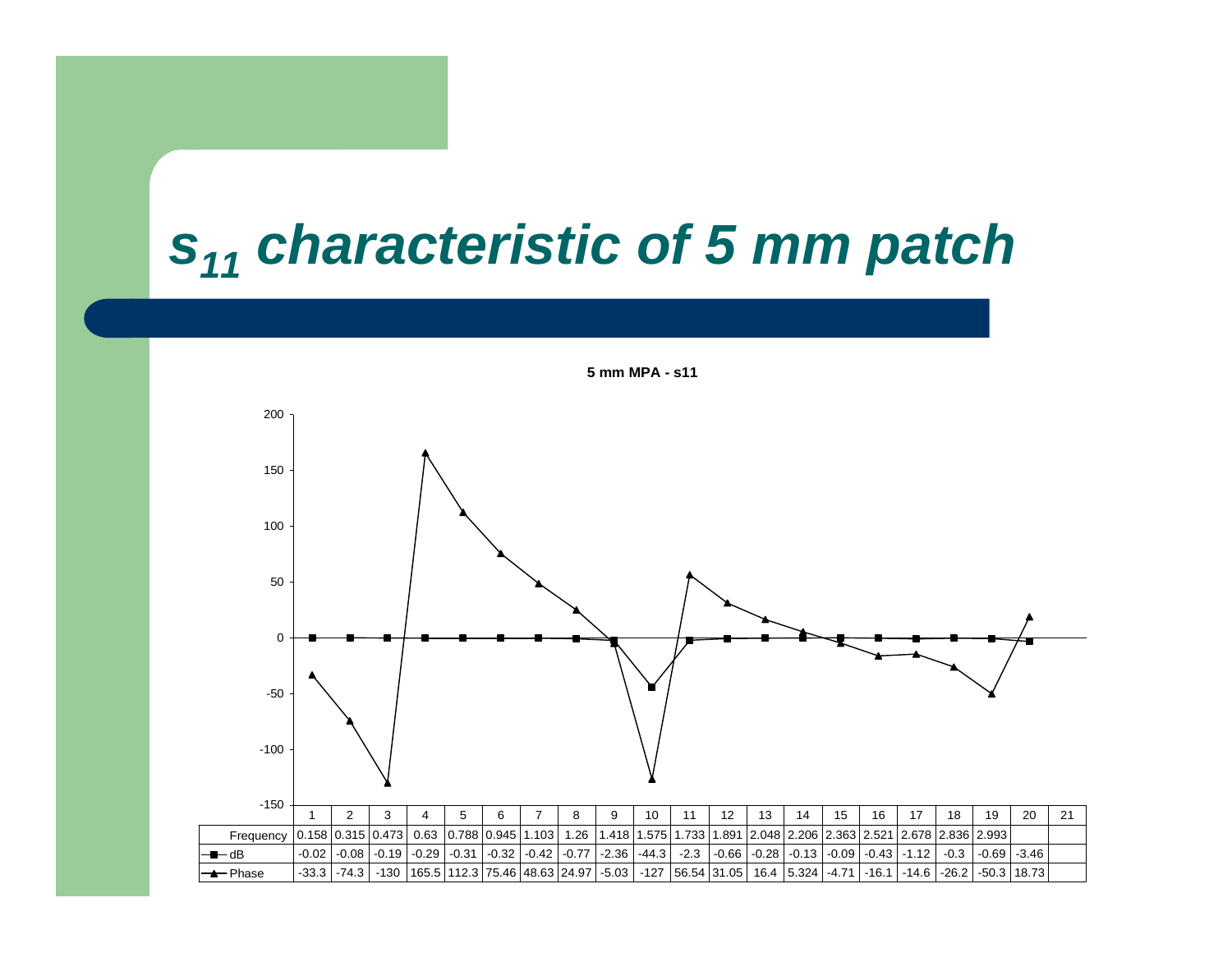## **5 mm** λ**g/4 transformer fed patch**

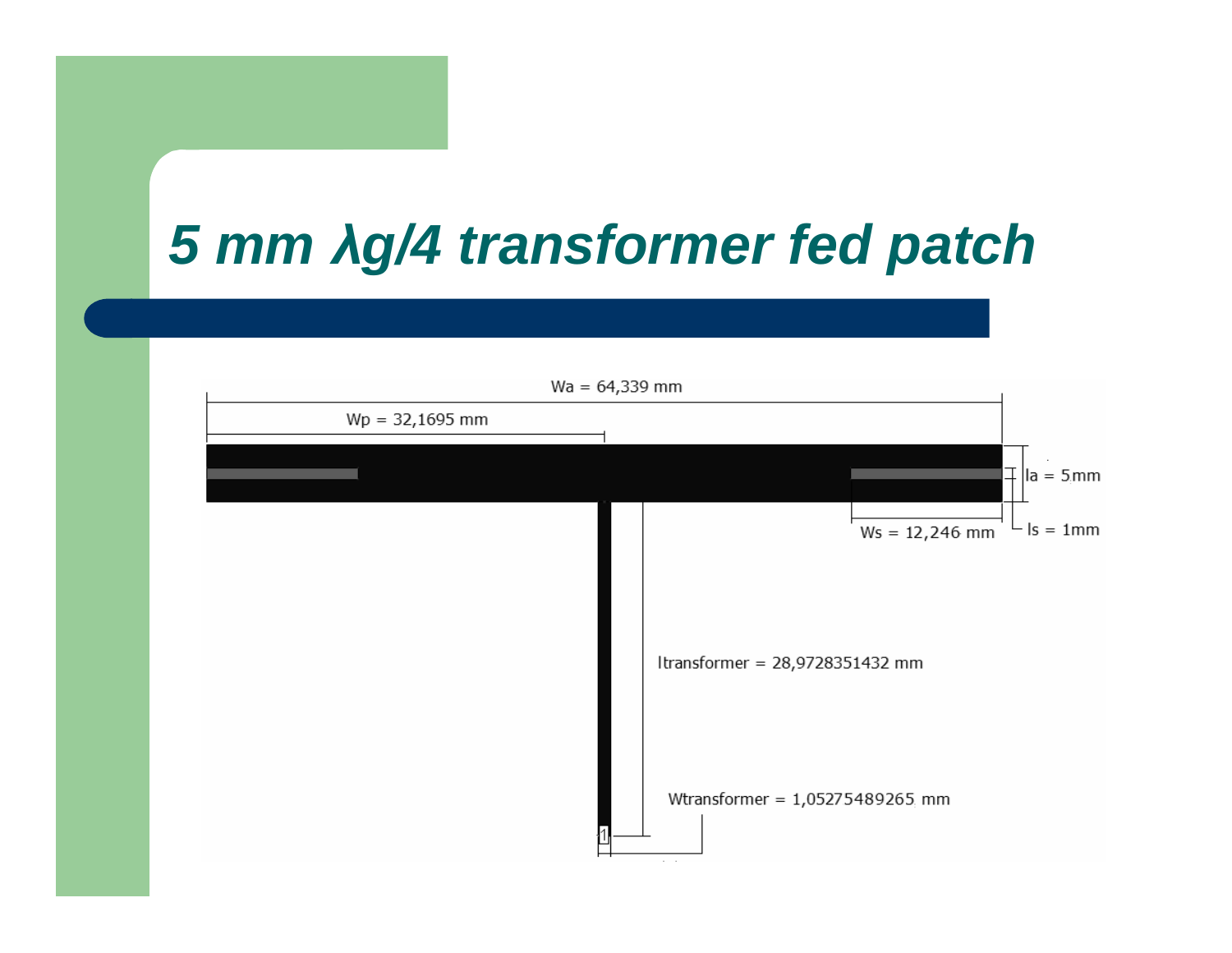#### **s11 characteristic 5 mm** λ**g/4 transformer fed patch**



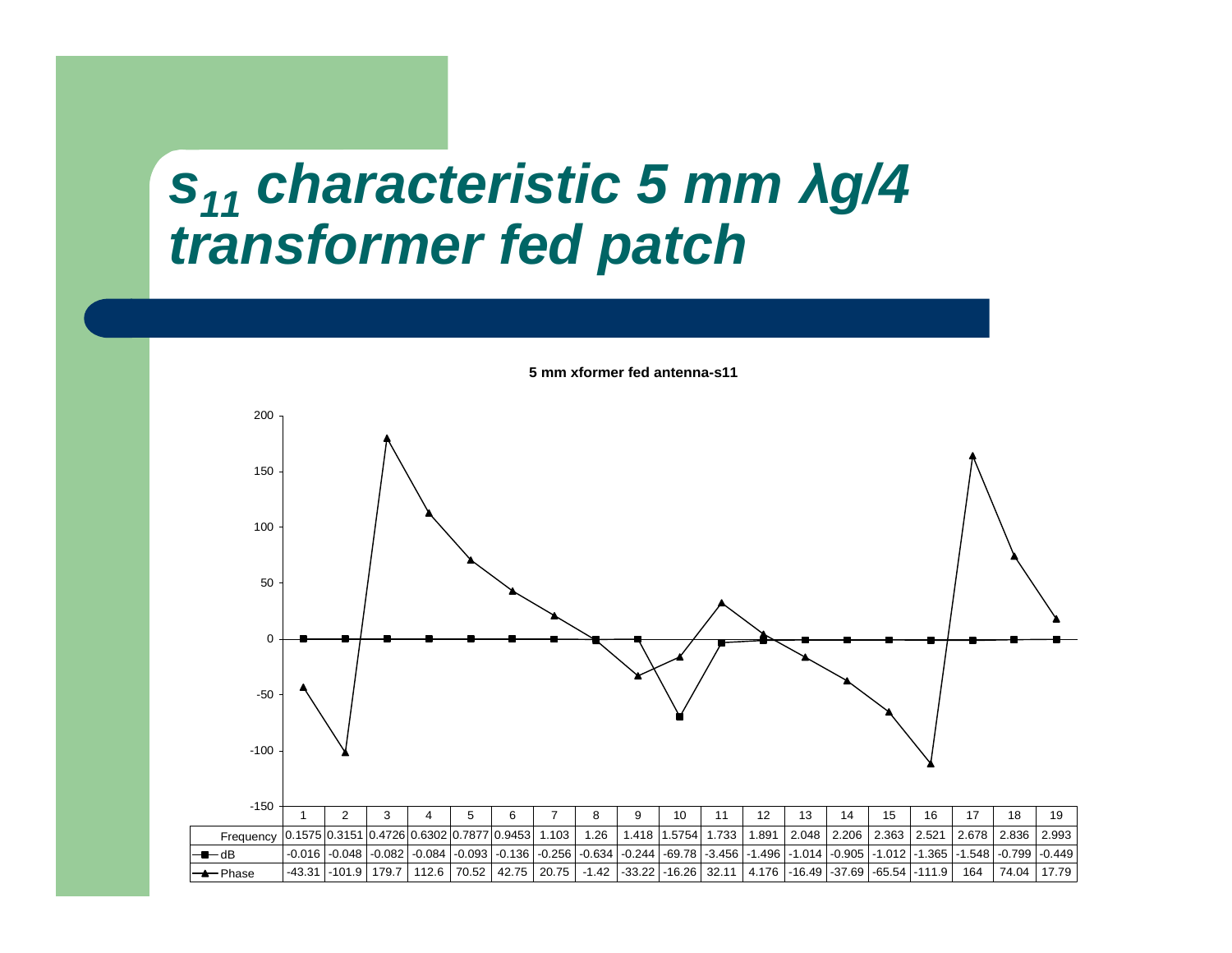#### **5 mm transformer fed patch -Physical test result-**